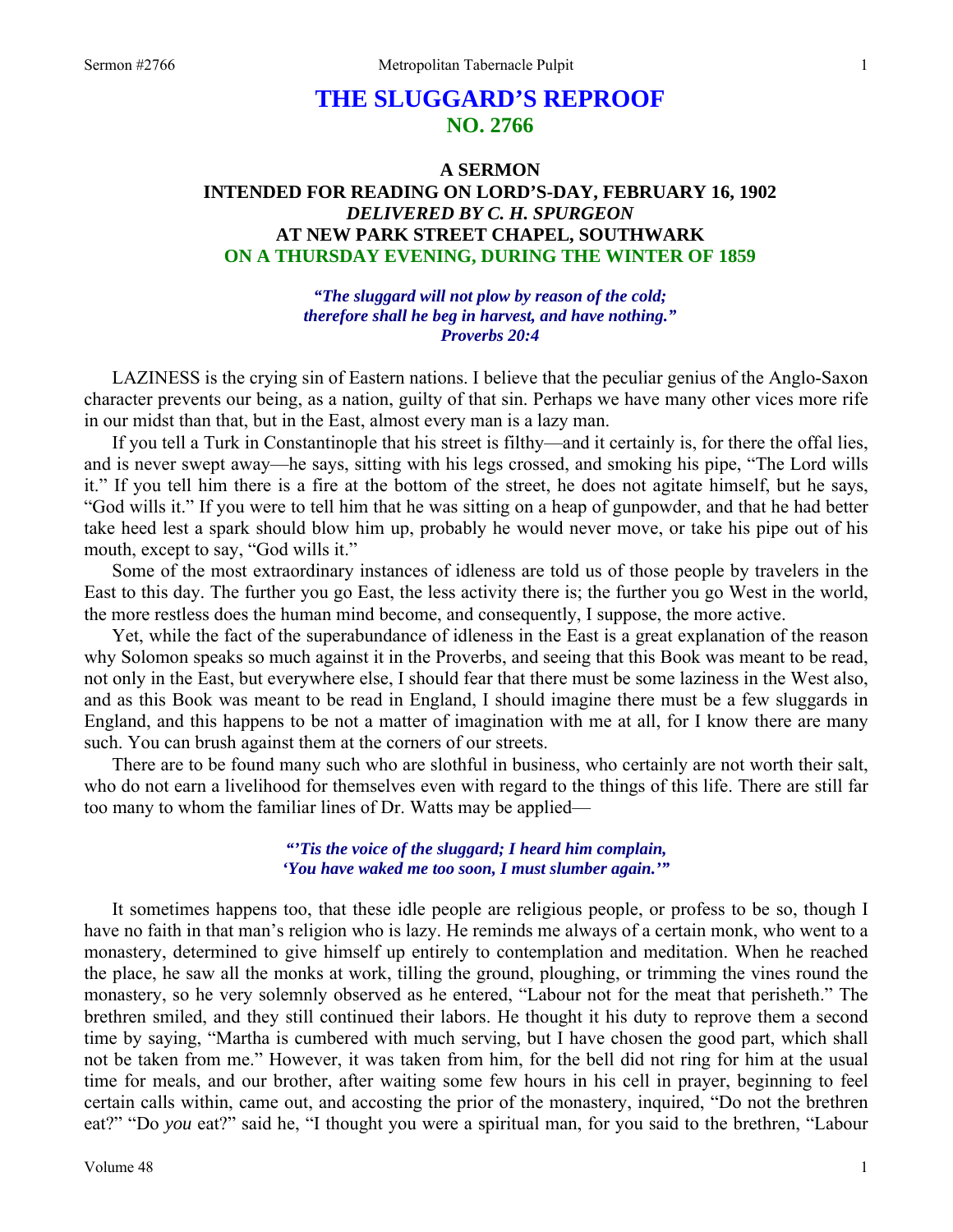not for the meat that perisheth." "Oh, yes!" he replied, "I know I said that, but I thought the brethren ate." "Yes," answered the prior, "so they do, but we have a rule in our monastery that none eat but those that work. There is such a rule to be found in Scripture too," he reminded the monk, "Paul himself hath said it, 'If any man would not work, neither should he eat.'"

I think the master of that monastery acted and spoke wisely. A man must work in this life. He was sent to this world that he might be diligent in his calling, in the position in life in which God has been pleased to place him.

However, I do not intend to treat now of this phase of the subject. I am about to direct your attention to spiritual things. I am no legalist, I know that the works of the law can save no man, for "by the deeds of the law there shall no flesh be justified." I know that the work of salvation is by grace alone, and that all our good works are not our own, but are wrought in us by divine grace, yet at the same time, I cannot shut my eyes to the fact that, although Scripture continually denies that salvation is by works, it always speaks of the work of grace in the heart of man, and of the experience of the believer as being a hard work.

For do we not continually hear the Christian described as a pilgrim—as one who is on a long and a weary journey? He is described, not as a gentleman who is carried on other men's backs, or who is borne along in a vehicle, but as a pilgrim who has to toil along the road, and he is told not to be weary and faint in his mind, he is warned that the road will be very rough and very long, and that he will have to run with endurance the race that is set before him. The very use of such a figure as that does not look as if religion were a lazy thing.

Then again, we find religion described as a battle. The Christian is continually exhorted to take unto himself the whole armor of God, and to fight the good fight of faith. He is told to resist even unto blood, striving against sin. That does not look as if it were a very easy thing to be a Christian—as if Christianity were a kind of thing to be kept in a bandbox. It looks as if there were something to be done, some foe to fight with, some great task to be accomplished.

When I also find another figure used, which is, perhaps, yet more forcible, because it combines the idea of pressing forward with that of fighting—when I find the figure of agonizing used—"Agonize to enter in at the strait gate,"—press, push, labor, strive, toil—I cannot imagine that to be a Christian, is to be an idler or a sluggard.

No, my brethren, though salvation is not by our works, yet as sure as ever the Lord puts divine life into us, we shall begin to labor for the meat that endureth to eternal life, we shall strive to enter in at the strait gate, and we shall run perseveringly the race that is set before us, and we shall endure hardness as good soldiers of Jesus Christ.

Now it is just this point in religion that many men do not like. They prefer an easy religion—flowery meads, flowing streams, and sunny glades—all those things they like, but they do not like the climbing of mountains, or the swimming of rivers, or going through fires, or fighting, struggling, and wrestling. They go along the pilgrim's way till they come to some slough, and then they are offended.

When it was all clean walking, they did not mind, but when they tumble into the bog, and begin to mire themselves, they straightway creep out on that side of the slough that is nearest to their own house and—like Mr. Pliable in "The Pilgrim's Progress," of whom you have often heard—they go back to their house in the City of Destruction. They went in the right road for a little while, but they found that religion was not so easy a thing as they expected, and therefore they turned back.

Now, it is of these people I am going to talk. "The sluggard will not plow by reason of the cold; therefore shall he beg in harvest, and have nothing." When I have spoken about him, I shall talk a little to those of you who are ploughing in God's field, exhorting you not to make excuses, not to be dilatory in your Master's service, but to plough all the harder the colder it is, because the day is coming when a joyful harvest shall reward all your pains.

**I.** First, I am going to speak of THIS SLUGGARD.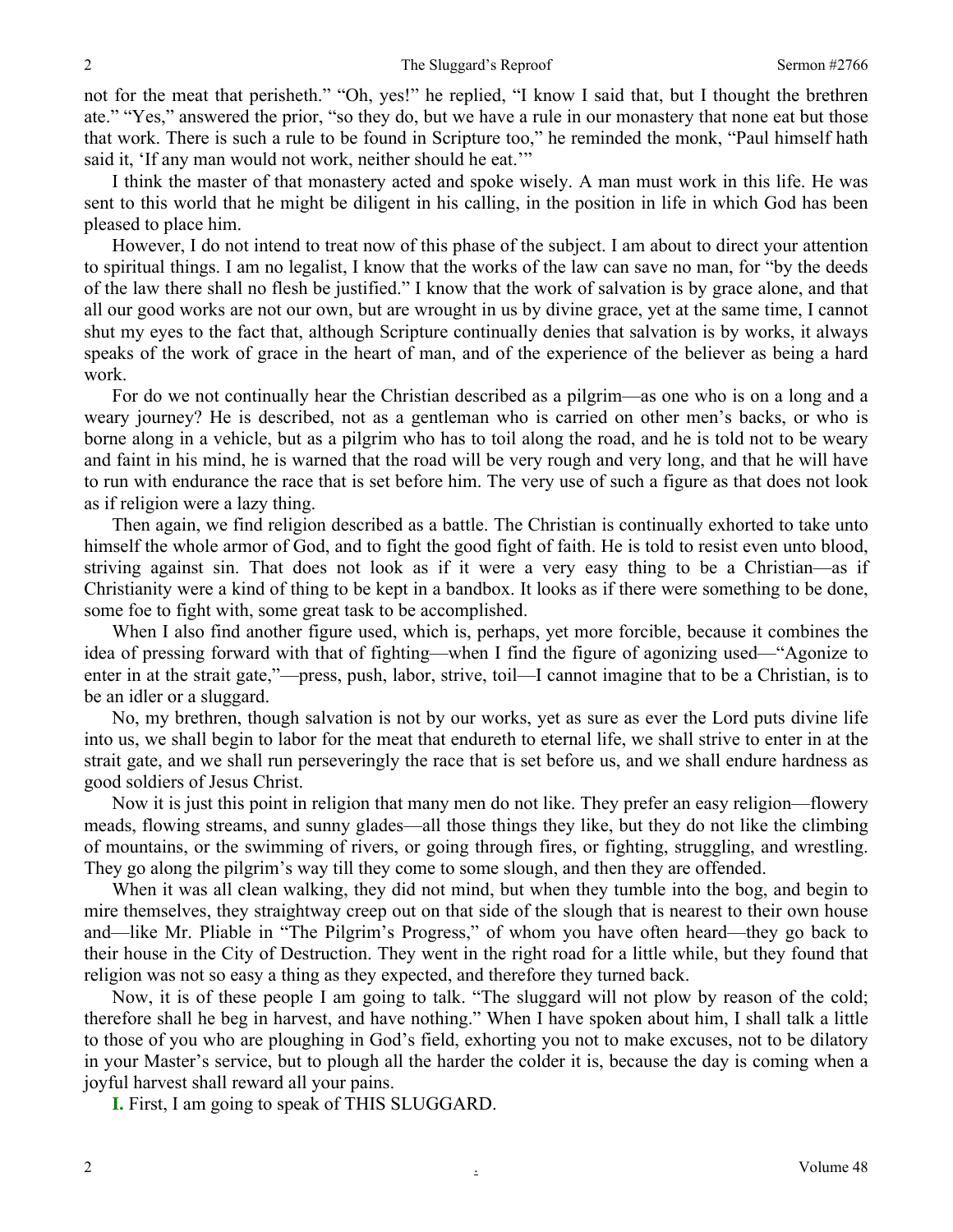### Sermon #2766 **The Sluggard's Reproof** 3

Plowing is hard work, and the sluggard does not like it. If he does go up and down the field once or twice, he makes a short turn of it, and leaves a wide headland, and moreover, he leans on the handle of his plough, and therefore the plough does not go in very deep—not so deep as it would if he were to do as the active ploughman does, hold the handles up, in order that the blade may go deeply into the soil. But he goes nodding along, half dragged by his horses, and glad to do nothing. He would be very pleased indeed if his feet would go without being moved, and if the clods would but move one another, and lift his feet up for him, so that he might not have the trouble of carrying himself after his plough.

But the lazy man knows that he will be laughed at if he says ploughing is hard work, so he does not like to say that. "I must get a better excuse," he thinks, so he says, "It is so cold, it is so cold! I would not mind going out to plough, but I am frozen almost to death, I shall have chilblains, I have not clothes enough to keep me warm, it is so cold to my fingers. Oh, how the snow comes down! The ponds are all frozen, the ground is so hard, the ploughshare will get broken, it is so cold!"

Lazy fellow! Why don't you say that ploughing is hard work? That is the English of it. But no, he must have a more genteel excuse that he may not be so likely to be laughed at. Suppose it were not cold, do you know what he would say? "Oh, it is so hot! I cannot plough, the perspiration runs down my cheeks. You wouldn't have me ploughing in this hot weather, would you?"

Supposing it were neither hot nor cold, why, then he would say, "I believe that it rained, and if it didn't rain, he would say the ground was too dry, for a bad excuse, he holds, is better than none, and therefore he will keep on making excuses to the end of the chapter, he will do anything rather than go and do the work he does not like—that is, ploughing.

Now I have made you smile. I wish I could make you cry, because there will be more to cry about than to smile at in this matter, when I come to show you that this is spiritually the case with many. There are men and women who would like to go to heaven without having any trouble. They want to enjoy the harvest, but they do not like the labor of ploughing. They have not the common honesty to say, "I do not like religion."

But what do you suppose they say? Why, they make another excuse. Sometimes it is this, "Well, I am as anxious as anybody to be a Christian, but you know, these are such hard times." Hard times! The times always were hard to such people as you are. "But in these times," they say, "there is no warmth in Christians, they are all so cold-hearted. Why, I go up to the chapel, and nobody speaks to me. There is not one half the religion that there used to be, and what there is, is not half so good as it once was. The article is depreciated.

Now, if I lived over in Ireland, then I would plough, if I lived over where there is the Revival, then I would be a saint, or if I had lived in the apostle Paul's days, and heard such a preacher as that, or if I could have talked to those early Christians, I would not object to be a Christian. But these are such cold hearted times—such lots of hypocrites, and so few Christians—I don't think I shall trouble about religion at all."

Ah! That is a pretty excuse, for you know that what you are saying is false. In the first place, you know that there is life in Christ's church even now, and that there are still (if you would but look) a few good, loving, warmhearted, Christian men to be found. You know that there are still faithful preachers left. The faithful have not failed from among men, and although hypocrites are plentiful still there are many sincere souls.

And what if there were not? What business is that of yours? Are you content to be lost, because the church is not what it ought to be? Just look at the matter in that light. Because there are a great many hypocrites, you have made up your mind to go to hell? Is that the English of it? Because there are such multitudes going there, you think you will go too, and keep them company? Is that what you mean?

"No!" you say, "not that." That *is* it, Mr. Sluggard, though you don't like to say so. It is a bad excuse you have made. It won't hold water, and you know it won't. You know very well that when your conscience speaks, it tells you that this excuse is a bad one. It is one that will not satisfy you when you are lying on your dying bed, and above all, it is one that will vanish in the day of judgment, just as the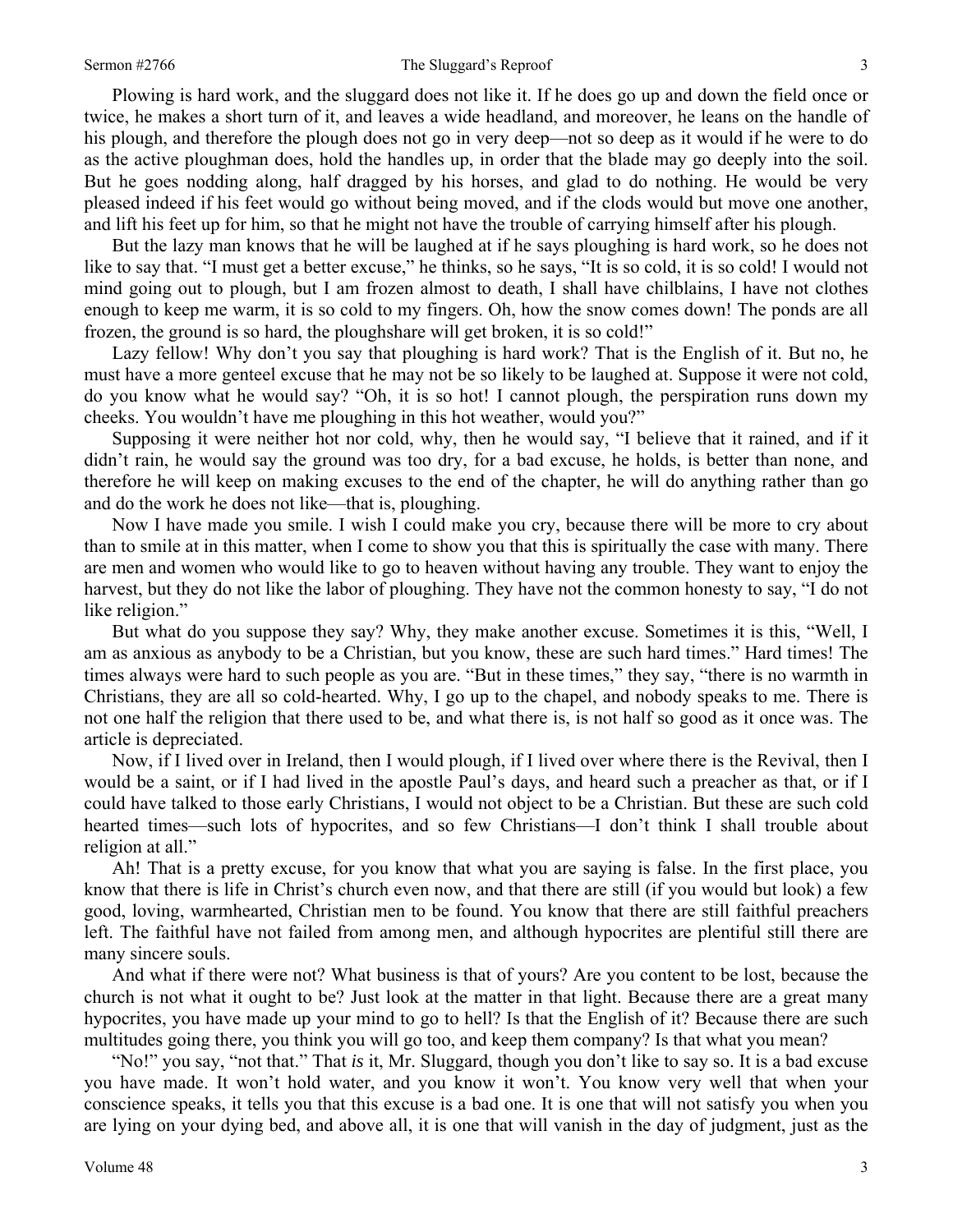mists vanish before the rising sun. What business can it be of yours what the church is or what the church is not? If you will not think about the things of God in these times, neither would you in the best of times, and if the present agency is not blessed to you, neither would you be converted though one rose from the dead.

"But," says Mr. Sluggard, "If that is not a good excuse I will give another. It is all very well for you, Mr. Minister, to talk about being religious, but you don't know where I live, you don't know my business, and the sort of shopmates I work with. You know very well it is a hard matter for me to hold my own as it is, with merely going to a place of worship, but if I really were to throw all my heart into it, I should have them all down upon me. I tell you, sir, my business is such that I could not carry it on, and yet be a Christian."

Then, Mr. Sluggard, if it is a business that you cannot carry on without going to hell with it—give it up, sir. "Ah, but then, sir, we must live!" Yes, sir, but then we must die. Will you please to recollect that also, for that seems to me to be a great deal more of a necessity? Sometimes, when people say to me, "Why, you know we must live," I do not see any necessity for that. Some of them would be almost as well dead as alive. "But we must live." I am not sure of that, I am sure of another thing, you must die. Oh, that you would think rather of dying than of living!

Besides, it is all nonsense about your business being one that you cannot carry on and be a Christian. I tell you, sir, there is no business, that is a legitimate one, which a man cannot carry on, and adorn his Master in it, or if there be such a business, come out of it as you would out of the burning city of Sodom.

"But then I am in such an ungodly household sir, I am so laughed at." Yes, sir, but if somebody were to leave you a thousand pounds on condition that you wore a red ribbon round your arm—you know you would be laughed at if you did—or suppose the condition was that you were to wear a fool's cap for a week, and you would have a thousand pounds a year for life afterwards, would you not wear it? Ah! I should not like to trust you. I believe you would put it on, and when people laughed, you would say, "You may laugh, but I am well rewarded for it," yet here, your soul is at stake, and a little laughter, you say, drives you back. I do not believe you sir. I do not think you are such a fool as that, to be laughed into hell, for you cannot be laughed out again by all their laughter.

I believe your second excuse is as bad as your first one, I shiver it into a thousand pieces. The fact is, sir, you don't like religion, and that is the truth. You don't want to give up your sins. You are willing to continue to be what you are—a sinner dead in trespasses and sins. That is the plain, simple English of it, and all the excuses you can make will not alter it.

"Nay," says one, "but it is such a hard thing to be a Christian. Very often, when I hear the preacher saying what manner of persons we ought to be, I think, 'Ah! I had better not set out, for I shall never go all the way.' When I hear of the trials, and temptations, and troubles of the child of God, I think I will not go."

There you are again, Mr. Sluggard, you will not plough because of the cold. But do you not recollect what has been so often impressed upon your mind—though we have many troubles and many trials, yet grace is all-sufficient for us? Do you not know that, though the way is long, yet our shoes are iron and brass, and though the work is hard, yet Omnipotence has promised to give us strength all-sufficient? You only look at one side of the subject, and not at the other.

Why not think for a moment on that grace of God which guarantees to assist and to carry through all in whom it begins the good work? Sir, your excuse is an idle one. I tell you again that the naked truth is this, that you love your sins, that you love them better than heaven, better than eternal life, and that you are a lazy fellow, that you do not like prayer, nor faith, nor repentance, and I warn you that your fate will be that of this sluggard, who begged in harvest, and had nothing.

Someone else says, "I have no time, I have not indeed." Time for what, sir? What do you mean? "Why, I have no time to pray an hour in the morning!" Who said you had? "But I have no time to be attending to religion all the day long." Who asked you to do so, sir? I suppose you find time for pleasure, perhaps you find time for what you call recreation, and the like. There are many precious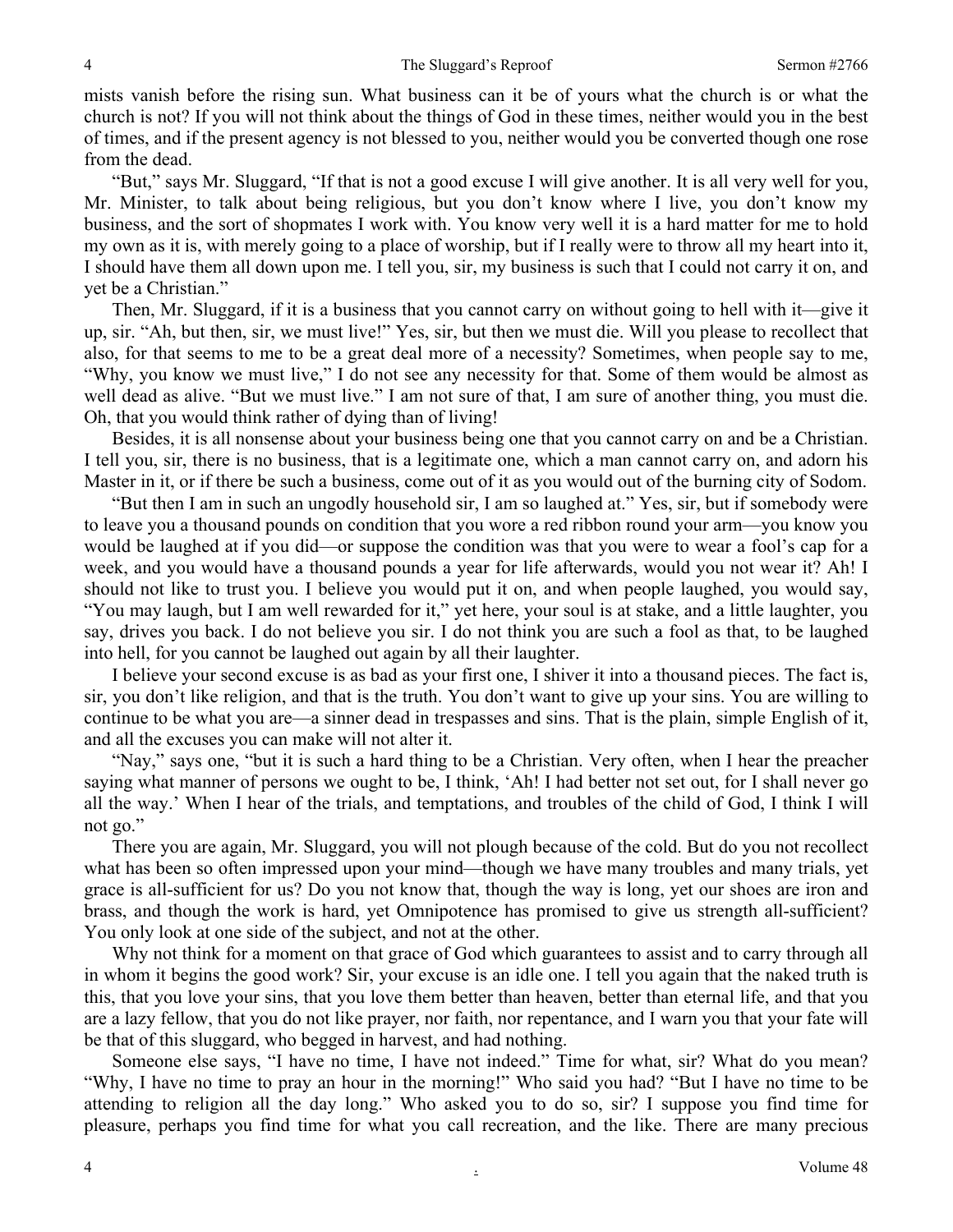### Sermon #2766 Sermon #2766 Suggard's Reproof 5

portions of time that you sweep away, and never use. Where there's a will there's a way, and if the Holy Spirit has made you love religion, and the things of God, you will find time enough. That is a worse excuse than any other, for God has given you the time, and if you have not got it, you have lost it. Look for it, for you will be accountable for it at the last great day.

You have been hiding your talent in a napkin, and now you say you cannot find it. You had it, sir, where it is, is your business not mine. Look it up, and God help you to shake off your sloth, and may you in earnest be constrained by the Holy Spirit to be a Christian, and to espouse the life of the pilgrim, and run with diligence the race that is set before you!

I have thus tried to describe the sluggard as the man who would not plough because of the cold—the man who would like to be a Christian, only he does not like the cross, who would like to get to heaven, only he does not like the road there. He would be saved, but oh! he cannot give up his sin, he cannot live in holiness. He would like to be crowned conqueror, but he does not like to fight the battle. He would like to reap a harvest, but he neither cares to plough nor to sow.

Mr. Sluggard, I have three little sayings to repeat to you, will you try to treasure them up? No pains, no gains; no sweat, no sweet; no mill, no meal. Will you just recollect those three things? I will tell you again, lest you should forget them. No pains, no gains; no sweat, no sweet; no mill, no meal. So just get up, sir, and may God grant that you may get up to some purpose! "Awake thou that sleepest, and arise from the dead, and Christ shall give thee light." "Let us not sleep, as do others; but let us watch and be sober."

But Mr. Sluggard, this life is the time of ploughing and sowing. It is wintertime with us now, but wait awhile, and the springtime shall come, and after that the harvest. There are some of us who are longing for the time when we shall reap the golden harvest, the harvest given to us by grace, but yet a harvest for which we have sown the seed, as Hosea beautifully puts it, "Sow to yourselves in righteousness, reap in mercy." We sow in righteousness, but the harvest is not given us as the effect of righteousness, it is given us by mercy. Reap in mercy!

What a joyous day that will be when God's true sowers shall reap their harvests! The angels shall be with us, they shall cry harvest home with us, and men and angels, hand in hand, shall enter the gates of paradise, bringing their sheaves with them.

Where's our friend the sluggard? Oh, there he is! Is he cold now? No, but how altered he looks! He looked to me quite a smart gentleman, when he was sitting by the fire, last wintertime, rubbing his hands, and saying that he would not plough. What does he look like now? What is his disembodied spirit like? Alas! poor wretch, he is *begging*. The saints are shouting, but he is moaning. They are rejoicing, but he is sorrowing. They are taken into heaven, and housed in the Lord's garner, but he is a houseless wanderer, begging.

Look at him, he has just gone up to the great golden gate, and he has lifted that knocker of pearl hark at the noise—and he cries, "Lord, Lord, I have eaten and I have drunk in thy presence,"—just like you, Mr. Sluggard, you are all for eating and drinking—"and thou hast taught in our streets"—very likely, sir, you are just the man to be taught, but you never did anything that you were taught to do. Do you hear the terrible words of the loving Jesus, "I never knew you, depart from me, you worker of iniquity"? The golden gate does not open to him. He is still begging, but the answer comes, "Your time of sowing you neglected, and now your time of reaping must be a time of beggary forever."

Now he goes up to yonder angel and he cries, "Bright spirit, introduce me to the courts of heaven. It is true, I wasted my time on earth, but oh, how bitterly do I repent it now! Oh, if I could but have back my wasted hours, what would I not do? If I could but hear the Gospel preached again, I would hear it with both my ears, and I am sure I would receive it, and be obedient to it."

But the angel says, "I have no power to let you in. Besides, if I could, I would not. You had your day, and it is gone, and now you have your night. You had your lamp, but you did not trim it. You took no care to have oil in your vessel for your lamp, and now your lamp is gone out, and the Bridegroom's door is shut, and you cannot enter."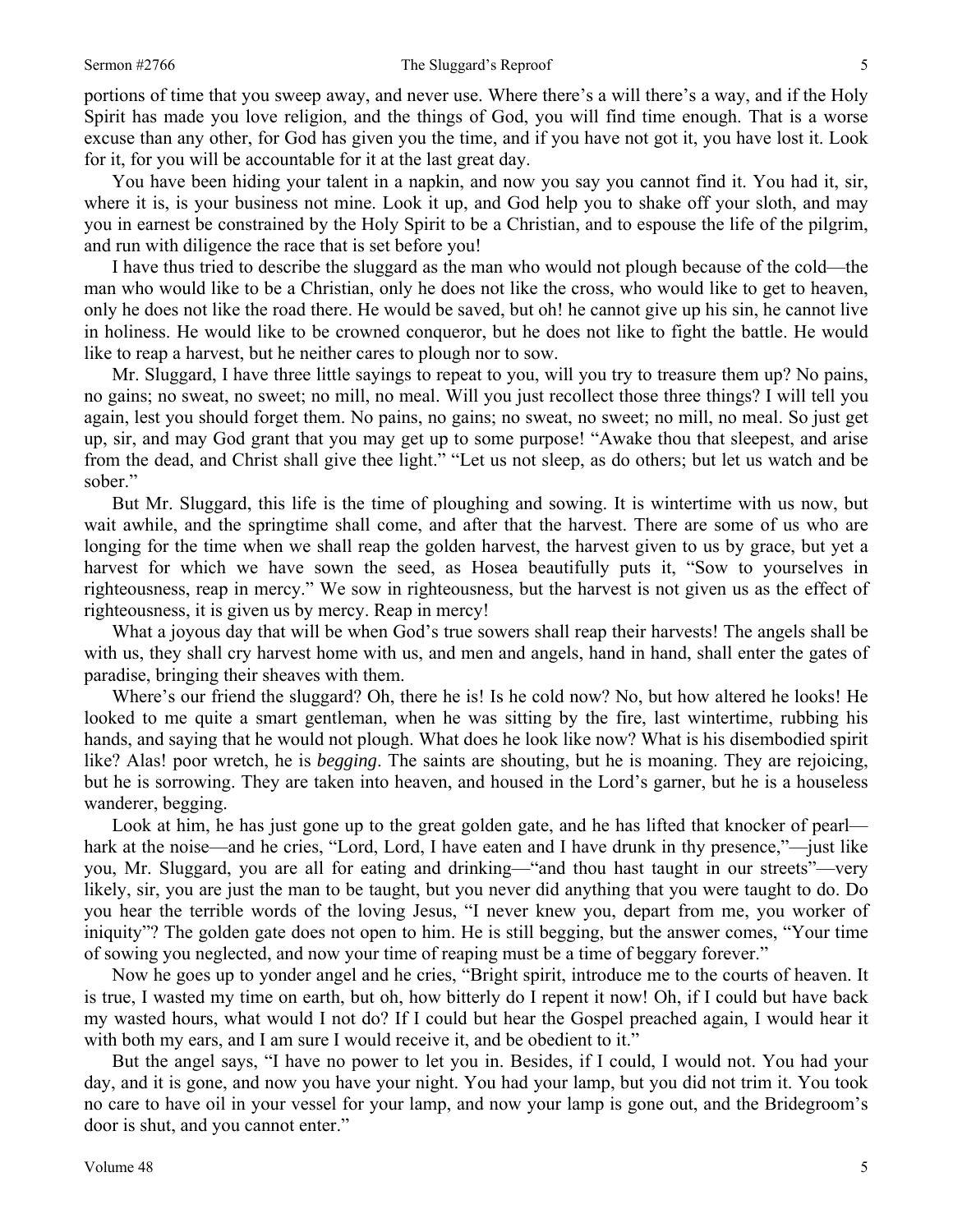Now I see him—for he is very sad indeed—begging of a saint who has just come up, and saying to him, "Give me of your oil, for my lamp is gone out." But the other replies, "Not so, for there is not enough for me and for you. God has given me grace for myself, but I have none to spare for anybody else."

I remember a mother's dream—a mother who once, after having exhorted her children, and talked, and prayed, and wrestled with them, retired to rest, and she dreamt, at the day of judgment, she and her children arose from the family tomb. The trumpet was rending the air with its terrific blast, and there was she—"saved," but her children still unregenerate. She dreamt that they clasped her round the waist, clung to her garments and cried, "Mother, save us! take us into heaven with you." But she dreamt that a spirit came—some bright angel—dashed them from her, and wafted her aloft to heaven, while they were left.

And she remembered too, in that dream, that she then had no care for them, no thought for them, her spirit was so swallowed up with the one thought that God was dealing justly with them—that they had had their day for sowing, and that they had not sowed, and now must not expect a harvest. The justice of God, so filled her breast that she could not even weep for them when she was taken from them.

Ah, sluggard! you will be begging in another world man, and though you will not think of your soul's concerns now, you will think of them then. There is a place where there is a dreadful prayer meeting every day, and every hour in the day, a prayer meeting where all the attendants pray—not merely one, but all, and they pray too, with sighs, and groans, and tears; and yet they are never heard.

That prayer meeting is in hell. There is a begging meeting there, indeed. Oh, that there were on earth half the prayer there will be there! Oh, that the tears shed in eternity had but been shed in time! Oh, that the agony that the lost ones now feel had but been felt beforehand! Oh, that they had repented ere their life was ended! Oh, that their hearts had been made tender before the terrible fire of judgment had melted them!

But notice that though the sluggard begs in harvest, *he gets nothing*. Now, in harvest time, when everything is plentiful, every man is generous. If a man sees a beggar in the streets in harvest time, he will refuse him nothing. He may go and glean in the field, for there is enough and to spare for all. It is a season of abundance, no man grudges his poor fellow man then. But here is the terrible point, in that last harvest, when the slothful man shall beg for bread, no man will give him anything.

I see him standing at the gate of heaven, and he looks in. There they are feasting, and he says, "Give me a crumb—a crumb is all I ask, let me have what the dogs have that feed under their masters' table." But it is denied him. There he is, in the flames of hell, and he cries, "Father Abraham, have mercy on me, and send Lazarus, that he may dip the tip of his finger in water, and cool my tongue," but it is refused him. He begs in harvest, and he has nothing, the begging becomes all the more terrible because its results are so disappointing. "And to think that others should have so much, yet I myself should have nothing, others be blessed, but myself cursed."

I do think that one of the stings of hell will be for the sinner to see some of his own relatives and friends in heaven, and himself shut out. Think, my dear hearer, what you will feel if you should see your wife in paradise, and yourself be eternally excluded. Mother, what if you should see those babies of yours, those precious infants, who took an early flight to heaven—if you should see them above, but between you and them a great gulf fixed so that you can never reach them, but you are shut out, and they are glorified!

Turn that thought over, I beseech you, and may God grant grace to every one of you, that by the love of Christ, you may be constrained to escape from hell, and fly to heaven, for thus saith the Lord unto you, "Escape, flee for your life, look not behind you, stay not in all the plain, but flee to the mountain of Christ Jesus—lest ye be consumed." Be wise today, O sinner, tomorrow may never come!

*Now, now,* bethink thee, *now* repent, *now* cast your soul on Christ, *now* give up your sins, *now* may the Spirit help you to begin a new life, and to be in earnest about salvation, for remember, though you laughed when I described the sluggard just now, it will be no laughing matter if you are found in his hot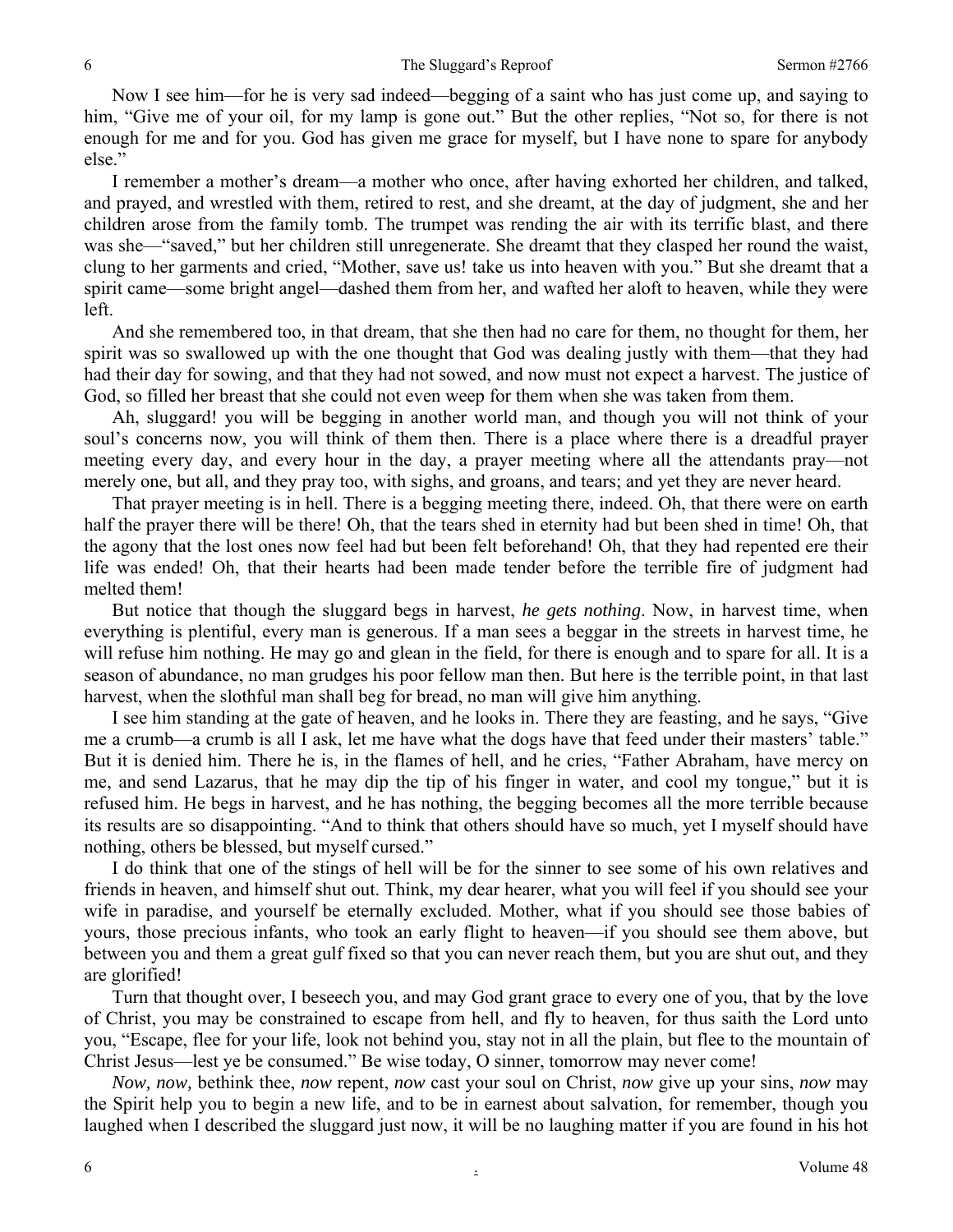shoes at the day of judgment—if his rags shall be on you, and his begging shall be your everlasting portion.

God grant that you may have done with your idle excuses, may you truly look at the matter as in the light of the day of judgment, and God grant you grace so to act that, from this time, you may be found among the most diligent, the most fervent, and the most anxious of the followers of Christ, ploughing every day with a plough drawn by a superior power, but a plough which shall enter into the world, and leave some furrow of usefulness behind it, so that in the day of harvest, you may have your portion, and not, like the sluggard, beg and have nothing.

**II.** Well, now, having thus addressed the sluggard, I have a few minutes to spare in which to address THE PEOPLE OF GOD, and knowing you to be by far the larger portion of those whom I address, I am sorry that I have so little time for you, but can only make just these few remarks.

My dear brothers and sisters, the Lord has, by His sovereign grace, set our hand to the plough. We once, like our poor fellow sinners, hated this plough, and we never should have come to it unless sovereign grace had brought us. Now we have shaken off that old sloth of ours, and we are in earnest about the matter of salvation, but do we not, at times, feel this old sluggishness creeping on us? When we are asked to do something for the cause of Christ, do we not make excuses?

There is a brother over yonder, he ought to join the church, but he does not, and his excuse is a very stupid one, I will not tell you what it is. There is another brother—never mind who it is—the man the cap fits, let him wear it till it is worn out, and may it be worn out soon!—he ought to teach in the Sabbath school, he lives quite conveniently, but he does not like the school. There is another brother, he ought to be doing something or other, but he says that, really, his position is just now such, that he does not see that he can. The fact is, it is cold, my brethren, and you don't want to plough.

Now, recollect, those are always coldest that do not plough, for those that plough get warm. I have always noticed that the people in a church, who quarrel, are the idle ones. Those that do nothing always grumble. They say, "Ah! there is no love in the church"—because you haven't any! "Ah," say you, "but they don't speak to one another,"—you mean you don't speak to them. "No," says one, "but they are not active." You mean you are not active, for that which you think they are, depend upon it, you are yourselves, for we mostly see ourselves in other people, and the idea we get of others is close upon the heels of the idea we ought to have of ourselves, except when it is a good notion, and then the less we indulge the thought as being a picture of ourselves, the better.

But whenever this sluggishness creeps upon you, I want you to think of One whom you love, who will be an example to you. Now, who do you suppose it is to whom I am about to direct your eye, if you begin to be weary and faint in your minds? Ah, it is not to a deacon of the church, or to a minister, it is not to some renowned preacher of the olden time—yes, it is—I have made a mistake there, *it is* to a renowned Preacher of the olden time—One whom you love.

Whenever you feel faint and weary, will you think of One who ploughed more than you ever can plough, and deeper furrows too, and plowed more terrible ploughing, on a harder rock and a more terrible soil than you have to plough upon? Whenever you are weary and faint in your minds, consider Him. "And who is that?" say you. Why, you know, it is your Lord and Master, Jesus Christ. Whenever sloth creeps on you, and you begin to lean on the plough handles, and the devil whispers, "Look back," do not look back, look *up,* and see Him—the Crucified One—and you will no longer be weary, I am sure.

Myconius, the friend of Luther, had made up his mind that he would not help Luther, but that he would keep in a monastery, quiet and alone. The first night he went there, he had a dream to this effect—he dreamed that the Crucified One appeared to him, with the nail prints still in His hands, and that He led him away to a fountain, into which He plunged him—a fountain of blood. He beheld himself washed completely clean, and being much rejoiced thereat, he was willing to sit down, but the Crucified One said, "Follow me."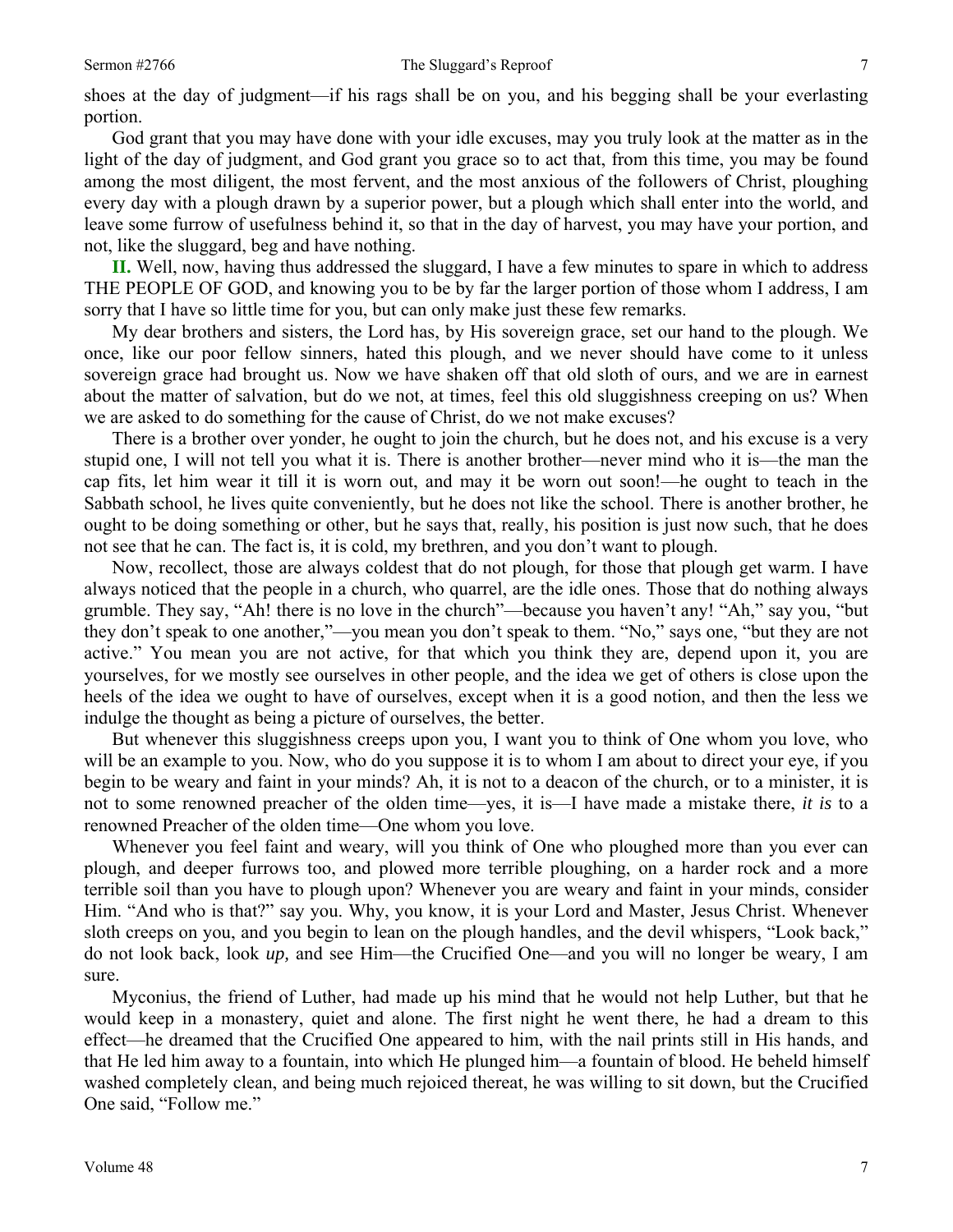He took him to the top of a hill, and down beneath there was a wide-spreading harvest. He put a sickle into his hand, and He said, "Go and reap." He looked round him, and he replied, "But the fields are so vast, I cannot reap them." The finger of the Crucified One pointed to a spot where there was one reaper at work, and that one reaper seemed to be mowing whole acres at once. He seemed to be a very giant, taking enormous strides. It was Martin Luther. "Stand by his side," said the Crucified One, "and work." He did so, and they reaped all day.

The sweat stood upon his brow, and he rested for a moment. He was about to lie down, when the Crucified One came to him and said, "For the love of souls, and for my sake, go on." He snatched up the sickle again, and on he worked, and at last he grew weary once more. Then the Crucified One came to him again and said, "For the love of souls, and for my sake, go on." And he went on. But once he dared to pause, and say, "But Master, the winter is coming, and much of this good wheat will be spoiled." "No," said He, "reap on, it will all be gathered in *before* the winter comes—every sheaf. I will send more laborers into the harvest, only do your best."

So now, I think, the Crucified One takes me to the brow of that hill, and yourselves with me, and shows us this great London, and says, "See, this great field is ripe for the harvest, take your sickles, and reap it." You say, "Lord, I cannot." "Nay," says He, "but for the love of souls, and for the sake of the Crucified One, go on and reap."

Ah, brethren, I beseech you, cease not from your labor! Be more diligent than ever you have been. Think more of Christ, and that will nerve you to duty, and remove all sense of weariness. And if this suffices not, remember, brethren and sisters, it may be hard ploughing, it may be true that this is a frozen time, that the winter is very sharp upon Christ's church, but let us plough on very hard, for the harvest will pay for all.

Why, I can say that the harvest I have reaped already pays me for all my labors, ten thousand times told. When I have grasped the hand of some poor woman who has been saved from sin through my ministry, I have felt it were worthwhile to die to snatch that one soul from hell.

Ah, it is a blessed harvest that God gives us here, but what a harvest will that be when we shall see all the saved souls gathered above—when we shall see the face of Christ, and lay our crowns at His feet! Then look, labor, hope. An hour with your God will make up for all you may endure here.

Oh, may God the Holy Ghost fill you with energy, give you fresh strength, and may you, all of you, begin to plough straighter, deeper, longer furrows than you ever made before! Never look back, never take your hand from the plough, for in due season you shall reap if you faint not. Keep at it still, and be ye not like the sluggard, who would not plough by reason of the cold—who shall beg in harvest, and have nothing.

## **EXPOSITION BY C. H. SPURGEON**

### *TITUS 3*

**Verse 1.** *Put them in mind to be subject to principalities and powers, to obey magistrates, to be ready to every good work.* 

You see, they were a rough, wild, rebellious people in Crete, and Christianity comes to civilize, to sober, to sanctify, to save.

**2.** *To speak evil of no man,—* 

Oh, how necessary is this exhortation even to this day!

**2.** *To be no brawlers, but gentle, shewing all meekness unto all men.* 

Meekness and gentleness are two of the ornaments of our faith. I would that some professed Christians would understand that unholy contentiousness is not after the mind of Christ, it is not according to that gracious command, "Take my yoke upon you, and learn of me; for I am meek and lowly in heart: and ye shall find rest unto your souls." No, the Christian must be willing to suffer